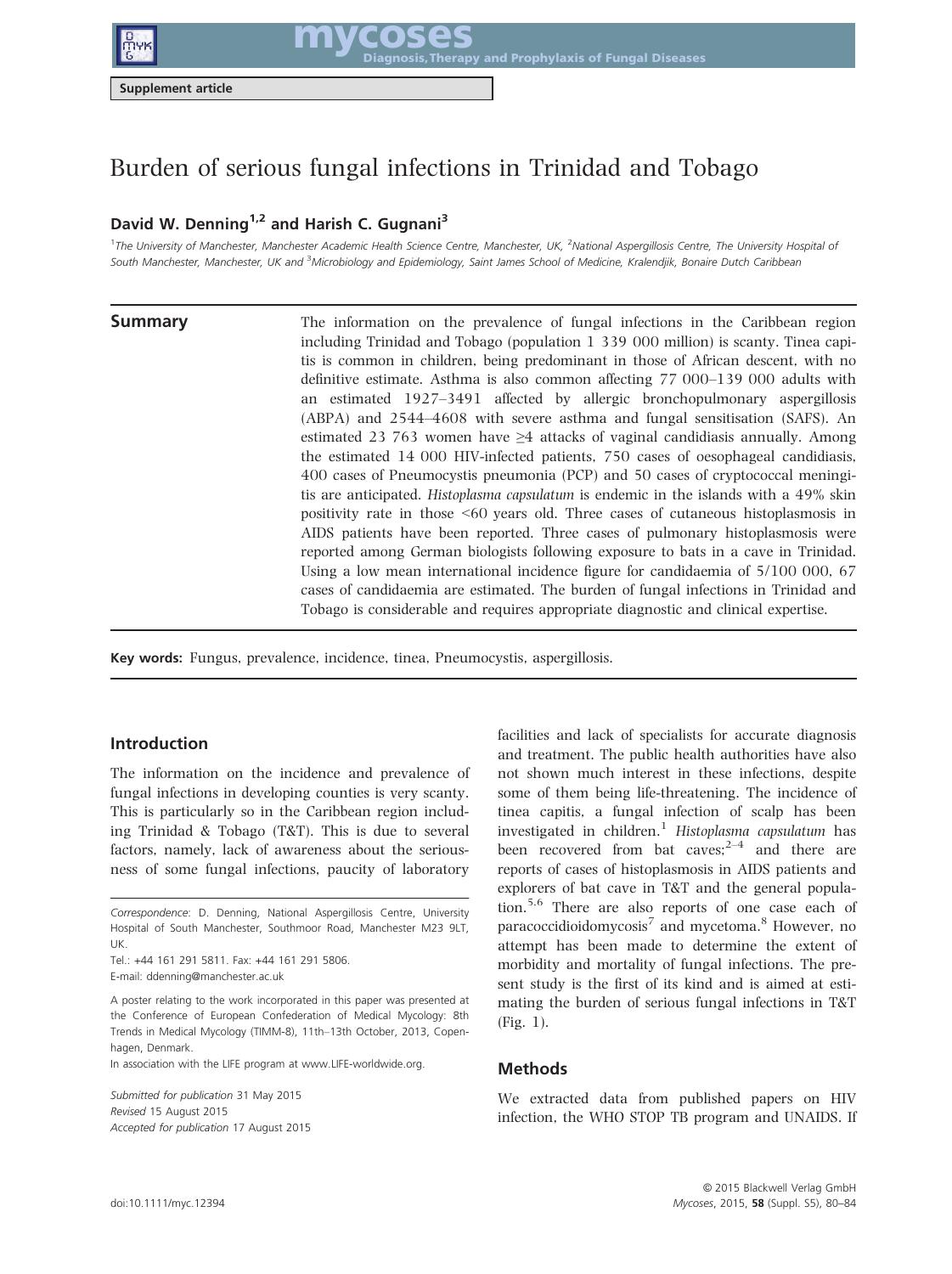

Figure 1 Chest X-ray showing bilateral diffuse infiltration in a 43-years-old German biologist who developed histoplasmosis following an exposure to bats in Tamana cave in Trinidad (Jülg et al. 2008) [5].

no data existed, we used specific populations at risk and fungal infection frequencies in those populations to estimate national incidence or prevalence. Estimates of invasive mycoses were based on incidence rates reported in the international literature, although this proved to be impossible for histoplasmosis. Chronic pulmonary aspergillosis (CPA) prevalence used the incidence of pulmonary TB in 2012 and assumptions as reported previously, $9$  and an estimate of the relative ratio of pulmonary TB with other underlying diseases associated with CPA. Estimates of allergic bronchopulmonary aspergillosis (ABPA) and severe asthma with fungal sensitization (SAFS) complicating asthma in adults were based on asthma rates in T&T in 10– 19 year olds.10 As asthma often remits in late adolescence, these rates may be an overestimate in adulthood; an alternative estimate based on the ratio of young adolescence and adult asthma rates in Jamaica (56%) was made. ABPA prevalence is assumed to be  $2.5\%$  of adult asthma rates.<sup>11</sup> SAFS is estimated by assuming that 10% of adult asthma is severe and that conservatively 33% of severe asthmatics are sensitised to fungi. The denominators included the overall and female T&T population, number of patients with HIV/ AIDS and various respiratory diseases (Table 1).

### Results

The population of T&T has been estimated to be 1 339 000 million people (2009), of whom 21% are children (0–14 years) and 10% are  $\geq 60$  years old. The gross domestic product (GDP) per person in T&T in 2013 was USD\$18,373. Asthma prevalence (wheezing in the last 12 months) is  $13.2\%$  in adolescents  $(11-$ 19 years old). Assuming this frequency is the same throughout adulthood there are an estimated 139 631 adult asthmatics or using the Jamaica ratio, the total estimate falls to 77 088. Using an ABPA rate of 2.5% based on other studies including one from South Africa,<sup>11</sup> T&T has an estimated 3491 ABPA cases and 4608 SAFS cases. The lower asthma estimate generates national prevalence estimates of 1927 and 2544 for ABPA and SAFS. In contrast, chronic pulmonary aspergillosis is uncommon with an estimated prevalence of 27 cases after TB, as few cases of TB are found on T&T. As CPA complicates several other pulmonary diseases, TB comprises an estimated 33% of the total chronic pulmonary aspergillosis (CPA) caseload, therefore 110 total CPA cases are expected nationally (8.2/100 000).

We estimate 23 763 women have ≥4 attacks of vaginal candidiasis annually  $(6\%$  women  $>15$  years, based on several studies.<sup>12–14</sup>) Using a low mean international figure for candidaemia incidence of  $5/100$  000,<sup>15,16</sup> 67 cases of candidaemia are estimated to occur each year. If it is assumed that onethird of these cases occur in ICU, and that the ratio of peritonitis in surgical patients to candidaemia in ICU is the same as in France, $17$  then 10 cases of *Candida* peritonitis annually could be expected in T&T.

An estimated 14 000 people are infected with HIV in T&T, an adult prevalence rate of 1%, of whom at least 5 000 are not on antiretroviral therapy (<350 CD4  $\mu$ <sup>-1</sup>).<sup>18</sup> Assuming that 50% of these patients (2250) have CD4 cell counts <200  $\mu$ l<sup>-1</sup>, probably 90% of them develop oral candidiasis  $(n = 2025)^{19}$  and 20% or 750 cases develop oesophageal candidiasis.<sup>20,21</sup> Assuming that  $10\%$  of those not on antiretroviral therapies progress to a life-threatening opportunistic infection each year, an annual rate of 400 (80%) cases of Pneumocystis pneumonia  $(PCP)^{22}$ and 50 (10%) of cryptococcal meningitis would be expected in AIDS patients. It was not possible to estimate the burden of histoplasmosis because of the paucity of data, but it certainly exists as several small series and case reports have been documented.<sup>5,6</sup> Based on the rates of acute myeloid leukaemia in the popula- $\[\text{tion},^{23}\]$  an estimated 8 cases of invasive aspergillosis occurred in haematological patients. Mucormycosis and fungal keratitis caseload could not be estimated. One case of each paracoccidioidomycosis and mycetoma due to Exophiala jeanselmei has been reported.<sup>7,8</sup>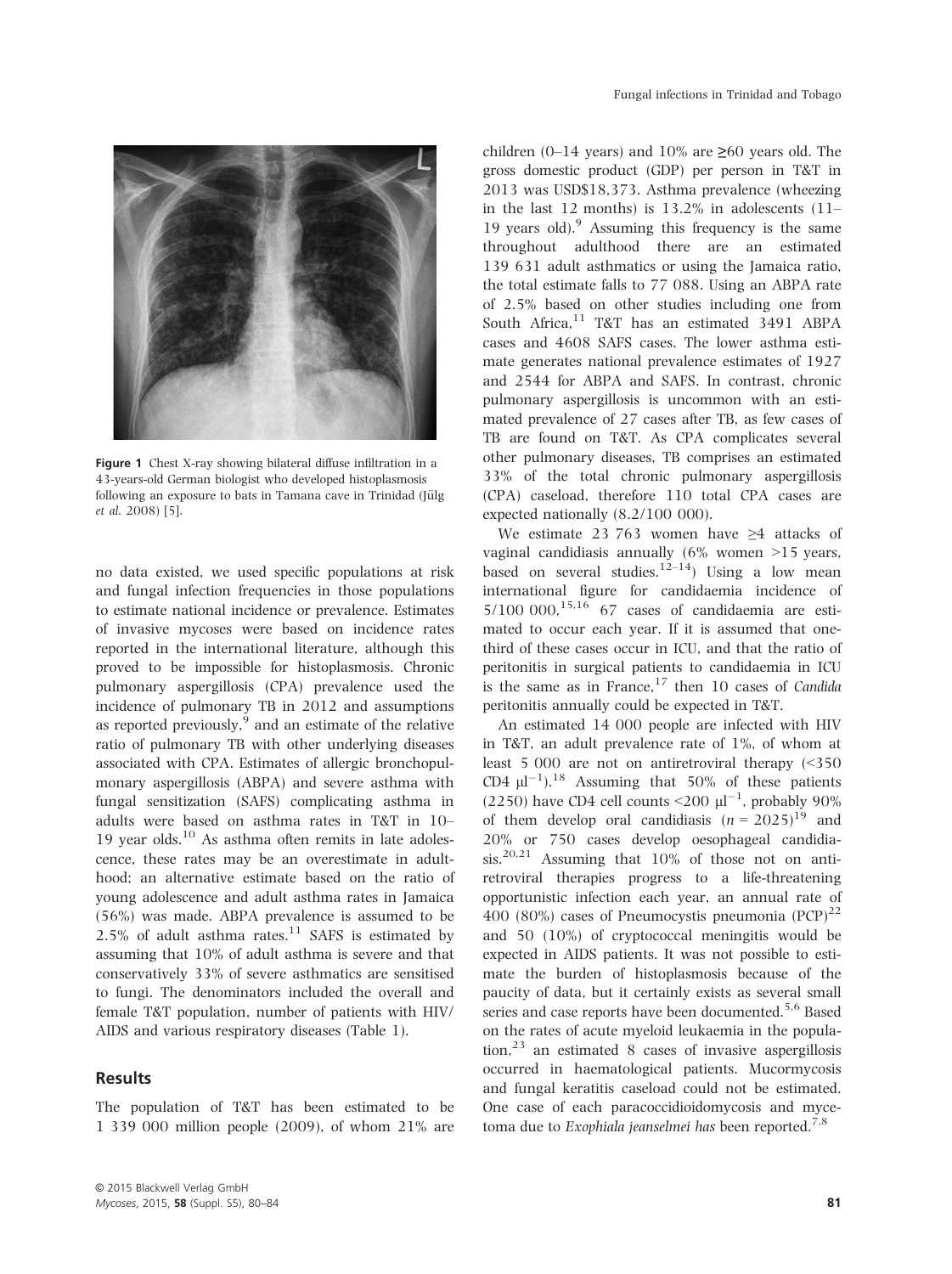| Fungal condition        | Number of infections per underlying disorder per year 2010 |                 |             |           |       |              |           |
|-------------------------|------------------------------------------------------------|-----------------|-------------|-----------|-------|--------------|-----------|
|                         | None                                                       | <b>HIV/AIDS</b> | Respiratory | Cancer/Tx | ICU   | Total burden | Rate/100K |
| Oesophageal candidiasis |                                                            | 750             |             |           |       | 750          | 56        |
| Candidaemia             |                                                            |                 |             | 67        | 20    | 67           | 5         |
| Candida peritonitis     |                                                            |                 |             |           | 10    | 10           | 0.8       |
| $RVVC$ (4x/year +)      | 23 763                                                     |                 |             |           |       | 23 763       | 3550      |
| ABPA                    |                                                            |                 | 1927-3491   |           |       | 1927-3491    | 146-260   |
| <b>SAFS</b>             |                                                            |                 | 2544-4608   |           |       | 1927-4608    | 193-344   |
| <b>CPA</b>              |                                                            |                 | 110         |           |       | 110          | 8.2       |
| IA                      |                                                            |                 |             | $8+$      |       | $8+$         | 0.6       |
| Mucormycosis            |                                                            |                 |             |           |       |              |           |
| Cryptococcal meningitis |                                                            | 50              |             |           |       | 50           | 3.7       |
| <b>PCP</b>              |                                                            | 400             |             |           |       | 400          | 30        |
| Histoplasmosis          |                                                            |                 |             |           |       |              |           |
| Fungal keratitis        |                                                            |                 |             |           |       |              |           |
| Tinea capitis           |                                                            |                 |             |           |       |              |           |
| Total estimated burden. | $23763+$                                                   | $1200+$         | 8208        | $75+$     | $30+$ | $31887+$     |           |

Table 1 Estimated burden of fungal disease in Trinidad and Tobago.

–, No cases likely, so not estimable; ?, estimate not possible but some or many cases likely; ABPA, Allergic bronchopulmonary aspergillosis; CM, Cryptococcal meningitis; PCP, Pneumocystis jirovecii pneumonia; IA, Invasive aspergillosis; CPA, Chronic pulmonary aspergillosis; RVVC, Recurrent vulvovaginal candidiasis (rate per 100,000 in females only); SAFS, Severe asthma with fungal sensitisation.

# **Discussion**

HIV/AIDS in the Caribbean and the northern tip of South America is a major public health problem. In T&T, 1% of the adult population is estimated to be infected and of these 5000 with low CD4 cell counts are not on antiretroviral therapy.<sup>18</sup> Therefore, it is highly likely that cryptococcal meningitis, PCP and probably disseminated histoplasmosis are much more common than is apparent from the dearth of literature. Six cases of cryptococcal meningitis were known from Jamaica as far back as in  $1980^{24}$  and there is a recent report of a case of systemic cryptococcosis with cutaneous manifestations. $25$  A very recent review recorded 97 cases of cryptococcosis in Cuba, 82 of these occurred in AIDS patients and 15 in non-AIDS patients.<sup>26</sup> The rarity of reports on cases of histoplasmosis in T&T probably does not match the reality as the fauna including species of bats overlaps that of Martinique, where disseminated histoplasmosis is the second most frequent opportunistic infection in HIV patients in Martinique and the first cause of death; $27$ the prevalence of skin reactivity to histoplasmin in Trinidad<sup>28</sup> is also much higher (49%) than that observed  $(12\%)$  in Martinique.<sup>29</sup> Also three cases of cutaneous histoplasmosis have been reported in HIV-infected patients.<sup>6</sup>

Histoplasmosis may also occur in immunocompetent patients in T&T, but is missed due to under diagnosis. Three cases of pulmonary histoplasmosis were reported in German speleologists who visited a batinfested cave, viz. Tamana cave in November 2006.<sup>5</sup> Histoplasmosis is also known to be endemic in some other Caribbean countries. Natural occurrence of H. capsulatum in soil in a bat cave has been demonstrated in Jamaica and several cases of clinical infections due to this fungus are known in this country.<sup>30</sup> A review of literature on serious fungal infections in Dominican Republic (DR) revealed two cases of AIDSassociated disseminated histoplasmosis in Dominican immigrants in USA and another two cases of histoplasmosis in immunocompetent Italian patients, the infection was acquired in DR in all these cases. $31$  A case of histoplasmosis manifesting as renal fibro-inflammatory pseudotumour closely mimicking a malignant tumour has been reported from Surinam.<sup>32</sup> Histoplasmosis occurs in all regions of Cuba<sup>33</sup> and there is a report of three cases of pulmonary histoplasmosis that occurred in a group of 12 French cavers after a trip to  $Cuba.<sup>34</sup>$  Epidemiology studies using skin testing demonstrated histoplasmosis in the residents in Eastern Nigeria in the vicinity of a bat cave which was the focus of H. capsulatum var, duboisii.<sup>35,36</sup> Taking a cue from this study, investigation of skin reactivity in the inhabitants around the bat caves and among the frequent local visitors of these caves in Trinidad might give a more realistic estimate of asymptomatic histoplasmosis and possibly reveal a few cases of subclinical infection due to H. capsulatum in this island.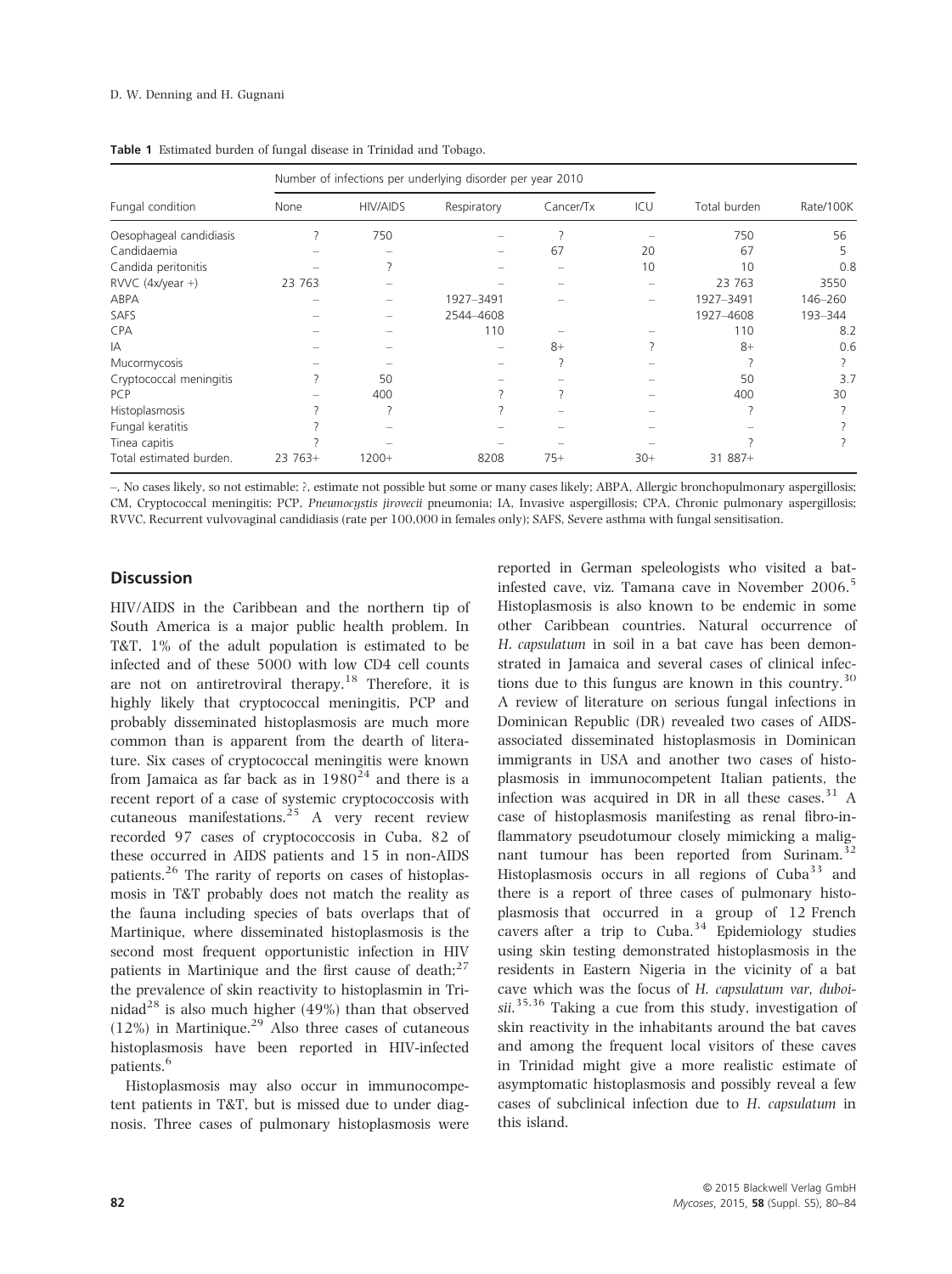Asthma is also particularly common in T&T, as across the Caribbean. Therefore, it is highly likely that both ABPA and SAFS are also common. Both these conditions respond to antifungal therapy when conventional medication for asthma is inadequate. $37-39$ Substantial health gains are possible in these patients with appropriate investigations. Little is known about ABPA in children and adolescence.

Virtually no data exist about the commonest invasive fungal infections in hospitalised patients, such as candidaemia, invasive candidiasis, Candida peritonitis and invasive aspergillosis. Conservative estimates of these infections were made, but usually the rates are much higher than the current diagnostics would indicate, even when regularly and frequently undertaken. Failure to diagnose invasive aspergillosis at autopsy is common.40,41 Without the implementation of biomarker-based diagnostic and molecular techniques,  $42$ unrecognised deaths due to fungal infection will continue.

No attempt was made to enumerate or estimate cutaneous fungal infections in T&T. However, these are very common and usually easy to treat, if temporarily disfiguring and transmissible. We would like to have captured tinea capitis in children, especially a substantial minority of those affected develop kerion (highly inflammatory scalp ringworm with abscess formation), which often results in permanent hair loss and scarring of the scalp. However, data are lacking. Several cases of skin and nail infections caused by Nattrassia mangiferae (Hendersonula toruloidea) and Scytalidium hyalinum have also been reported from Tobago.<sup>43</sup>

Numerous cases of chromoblastomycoses have been reported from other Caribbean countries, including Jamaica $^{44}$  and Cuba, $^{45,46}$  as well as the neighbouring continental countries Venezuela and Brazil.<sup>45</sup> Mycetoma is regularly encountered in South America as evidenced by reports of numerous cases from Mexico, Brazil and Argentina.<sup>45,47</sup> Two histologically diagnosed cases of mycetoma of indefinite aetiology were described from Cuba as early as  $1919<sup>48</sup>$  However, a recent systematic review of global burden of mycetoma $47$  did not mention any case from Cuba. Possibly mycetoma caused by fungi (eumycetoma) is rare in Cuba. Numerous cases of sporotrichosis and some of phaeohyphomycosis have been reported from several countries in South America.<sup>45</sup> Comprehensive collaborative studies on the occurrence of subcutaneous mycoses in T&T will likely yield useful information about the epidemiology of mycetoma, chromoblastomycosis and possibly other infections including sporotrichosis and subcutaneous phaeohyphomycosis in these islands.

# Conclusion

Using the local data and the literature estimates of incidence or prevalence of fungal infections, over 31 000 people in T&T (2.3%) are estimated to be suffering from serious fungal infections each year. Local epidemiological studies are urgently required to validate or modify these estimates. Histoplasmosis is a serious public health issue that is relatively unknown in the Caribbean region. It poses a threat for people living with HIV/AIDS. Disseminated histoplasmosis often mimics tuberculosis and is often treated as such without success, and then falsely labelled as 'drug-resistant tuberculosis'. There is a great need for the public health authorities and medical authorities to create awareness about these serious systemic fungal infections in T&T. Also a well-equipped medical mycological laboratory should be established in T&T for definite diagnosis of serious fungal infections; this would facilitate timely rational therapy for the affected patients. It adds to the growing estimates of fungal disease burden in the Americas.30,31

### References

- 1 Moore MK, Suite M. Tinea capitis in Trinidad. J Trop Med Hyg 1993; 96: 346–8.
- 2 Ajello L, Snow D, Downs WG, Moore JC. Occurrence of Histoplasma capsulatum on the island of Trinidad, B.W.I: I. Survey of oil bird (Steatorni caripensis) habitats. Amer J Trop Med Hyg 1962; 11: 245– 8.
- 3 Ajello L, Greenhall AM, More JC. Occurrence of Histoplasma capsulatum on the island of Trinidad, B.W.I.: II. Survey of chiropteran habitats. Amer J Trop Med & Hyg 1962; 11: 249-54.
- 4 Emmons CW, Greenhall AM. Histoplasma capsulatum and house bats in Trinidad, W.I. Sabouraudia. J Intern Soc Human and Animal Mycol 1962; 2: 18–22.
- 5 Jülg B, Elias J, Zahn A, Köppen S, Becker-Gaab C, Bognar JT. Bat-associated Histoplasmosis can be transmitted at entrances of bat caves and not only inside the caves. J Travel Med 2008; 15: 133–6.
- 6 Barton EN, Roberts L, Ince WE et al. Cutaneous histoplasmosis in the acquired immunodeficiency syndrome – a report of three cases from Trinidad. Trop Geog Med 1988; 40: 153–7.
- 7 Jankey N, Raju GC, Barrow S. Paracoccidioidomycosis in Trinidad. Trop Geogr Med 1987; 39: 83–5.
- 8 Brownell I, Pomeranz M, Linglei MA. Eumycetoma. Dermatol Online J 2005; 11: 10.
- 9 Denning DW, Pleuvry A, Cole DC. Global burden of chronic pulmonary aspergillosis as a sequel to tuberculosis. Bull WHO 2011; 89: 864–72.
- 10 Monteil MA, Joseph G, Changkit C, Wheeler G, Antoine RM. Comparison of prevalence and severity of asthma among adolescents in the Caribbean islands of Trinidad and Tobago: results of a nationwide cross-sectional survey. BMC Public Health 2005; 5: 96
- 11 Denning DW, Pleuvry A, Cole DC. Global burden of allergic bronchopulmonary aspergillosis and its complication chronic pulmonary aspergillsois in adults. Med Mycol 2013; 51: 361–70.
- 12 Sobel JD. Vulvovaginal candidosis. Lancet 2007; 369: 1961–71.
- 13 Foxman B, Marsh JV, Gillespie B, Sobel JD. Frequency and response to vaginal symptoms among white and African American women: